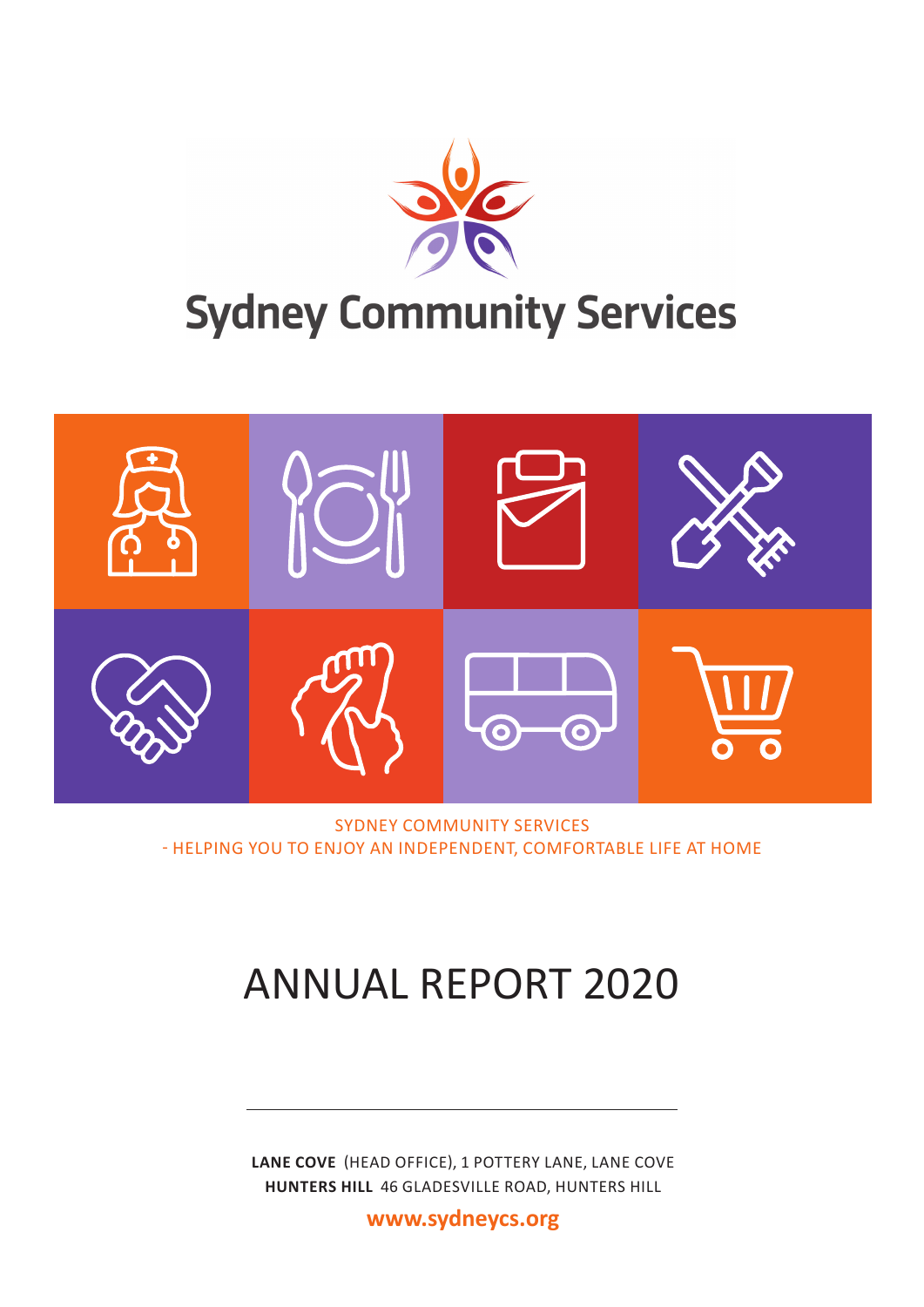# Chairman's and Chief Executive's View



735 **GARDENS AND HOMES MAINTAINED**

#### Message from John Devine Chair of Sydney Community Services

I start this reflection on the past year with a note of great sadness. Our highly regarded Board Director Deborah Hutchens passed away at the beginning of November 2020. Deborah had been a Board Member of Lane Cove and North Side Community Services and then Sydney Community Services for over six years. Deborah was a conscientious member of the Board bringing considered input to the discussions. She always had the benefit of the community in her thoughts and advice. We will miss her insight and good humour very much.

Deborah was one of ten Board Directors of Sydney Community Services. Our role is to set the strategy of the organisation and oversee the direction, governance and fiscal decisions of the organisation as a whole. Directors are appointed by members of the organisation and each year present the financial statements and an overview of the past twelve months to the members for approval.

Directors are volunteers who give up their time willingly to attend monthly Board meetings, committee meetings and workshops around strategy and specific subjects like marketing. They bring their own expertise from their past careers

and life experience. All are members of the local community and undertake to keep abreast of the burning issues in the local area.

Volunteers are the lifeblood of Sydney Community Services. Without local people giving up their time and local knowledge the organisation would not exist. Over 300 volunteers work closely with our dedicated staff meaning that we can deliver services and support to residents who need our help to remain active, independent and happy in their own homes.

This year has been a very challenging one for Sydney Community Services. The Board has asked me to publically acknowledge and thank all the staff, led by our CEO Gillian Batt, for the way they have proved to be adaptable, dedicated and industrious and ensured that all our clients have received the services and support they have needed to stay safely in their own homes.

Board Directors of Sydney Community Services are John Devine (Chair), Warren Bell (Vice Chair), Deborah Hill, Rod Cooke, Ian Longbottom, Peter Fay, James Shevlin and David Brooks-Horn. Alexandra Meldrum and Dr Carl Wong joined The Sydney Community Services Board in August 2020.





#### Message from Gillian Batt CEO of Sydney Community Services

2019/2020 has been a year like no other. The latter half of 2019 was a normal time with clients receiving their services at home and the Park View Room bursting every day with people having conversations, playing games, sharing lunches and afternoon teas and watching movies. There were regular bus trips to places of interest and delicious meals in cafes and restaurants. Little did we know that life as we knew it would change completely.

In the first six months of 2020, COVID-19 made its presence known and changed the way we did everything. We continued to provide all our essential services, but with various modifications. People concerned about leaving their homes called on us to provide home delivered meals and many new clients have been surprised by the quality and range we offer. But we remained completely reliant on our committed team of volunteers who continued to turn up despite the limitations posed by the pandemic. We provided full PPE training, face masks and hand sanitiser and asked clients to put a table outside their front door so physical contact could be minimised. Volunteers also kept their distance upon arrival to ensure the client was able to receive the meal in person, while using that

opportunity to assess the client's health at the same time.

Our linen service provided clean sheets and towels to those unable to make their beds alone, despite the limitations of physical distancing. We checked in with all our clients and fortunately many had friends or relatives who could make their beds for them. Where that was not possible our nurses and personal care assistants took the place of the regular volunteers and made their beds for them.

Throughout the pandemic we kept in touch with all our clients, offering emotional support and practical support such as shopping, either in person or online. We also offered advice and emotional support as well as financial counselling and emergency food parcels. With the support of Harris Farms and the charity Touched By Olivia we were able to provide fresh fruit and vegetables to families in need, including women and children staying at Delvena Women's Refuge.

We have had some additional financial support for meals and nursing, but all other services have been funded through our own resources and kind donations.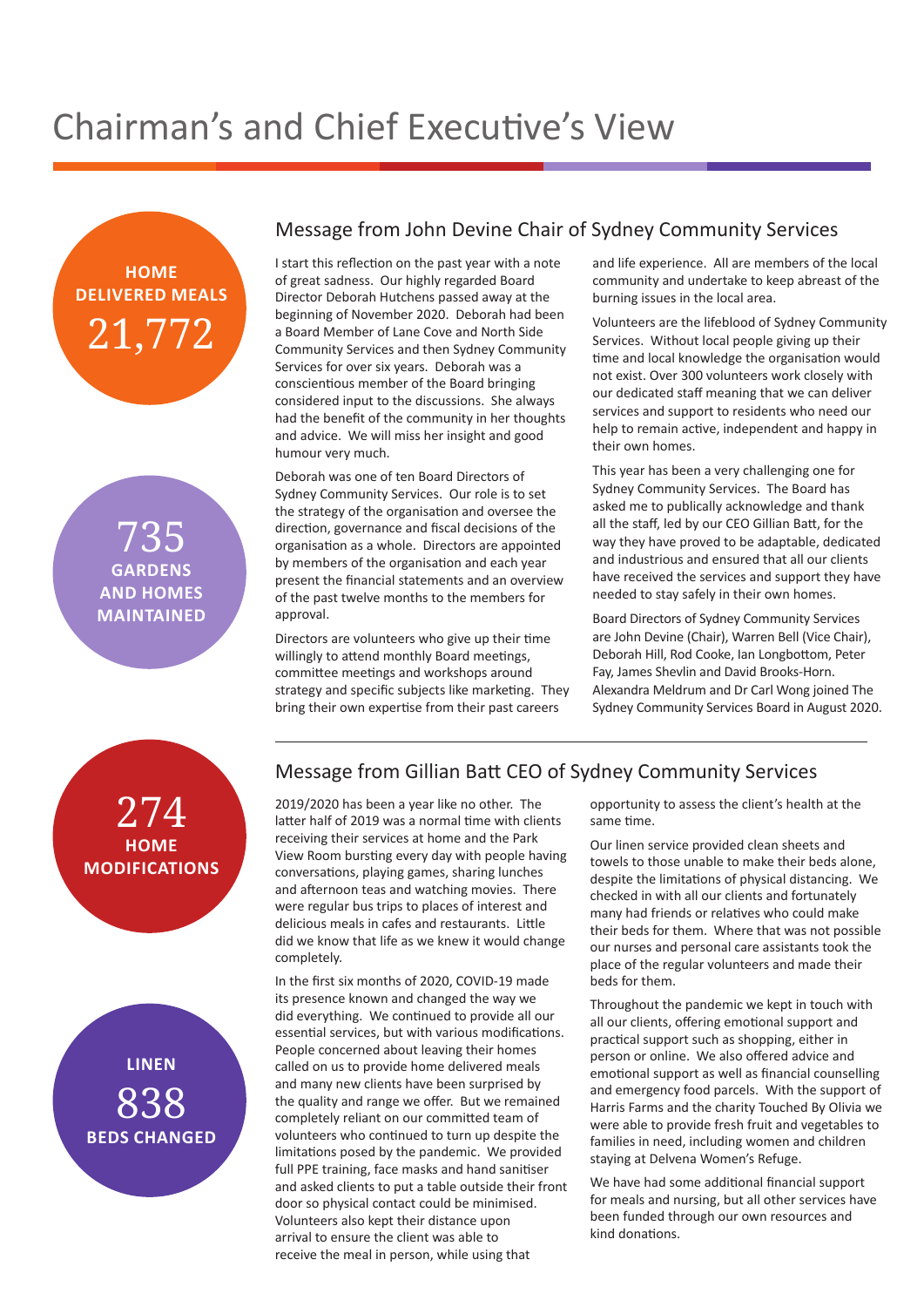## Services Breakdown – 2019-2020

The number of SCS services delivered dipped 16% from 36,367 in the previous year to 30,526 in 2019-2020. This dip was anticipated, given the enormous impact of the pandemic.

8428 **Home Nursing** visits took place across 2019-2020 – a figure that cannot be compared with the year previous owing to changes in the reporting structure. Despite referrals only being accepted based on capacity, we continued to see an overall increase in the service towards the end of this financial year.

**Home Delivered Meals** experienced 13.3% dip from 25,116 in the previous year to 21,772 in 2019-2020. However, food runs boomed during the pandemic lockdown, increasing by 30% and prompting SCS to borrow two freezers from Lane Cove Council. Home delivered meals also rebounded in May (2109 delivered) and June (2094 delivered).

The end-of-year figures for **Social Support Groups** tell an interesting story. In 2018- 2019, 25,746 hours were delivered. In 2019-2020, that number fell 25% to 19,150 hours. However, social support group numbers have been hit hard by the impact of the pandemic, with most groups forced to remain 'in hibernation' since late January/ early February. Had this not been the case, a strong upwards trajectory for these services looked highly likely.

Despite the constraints of lockdown, the **Linen Service** saw an increase in uptakes, from 797 beds changed in 2018-2019 to 838 this year. This figure was reached with the help of the Nurses who were able to step in for volunteers who unable to help having been deemed "vulnerable" during lockdown.

Similarly, despite the pandemic, **Podiatry Visits** increased from 2144 in 2018-2019 to 2395 this year.

The **Advisory Service** remained comparable with the previous year with some 500 hours delivered in 2019-20 versus 546 in 2018-19.

**Social Support for Individuals** (which includes the **Shopping Service** and **Phone Shopping**) registered 4,278 hours of service this year, only a slight decline on the previous year (4,563).

**Home Modifications** fell from 319 in the previous year to 274 in 2019-2020, owing to the fact that lockdown prevented Occupational Therapists from conducting inhome assessments.

The **Carers Support** service witnessed only a small drop in hours on the previous year from 1807 hours to 1734 hours this year, despite the effect of the pandemic.

Hours dedicated to **Disability Support** fell 25% from 15,349 in the previous year to 11,504 in 2019-2020. Despite the drop caused by the pandemic, from late March onwards disability groups resumed their Social Club, Different Degrees Drama and Creative Movement classes via Zoom, and operating under COVID-19 safety recommendations, the social and recreational group, walking groups and 184A Art Group.

The **Reach Higher Program**, which aims to support and empower young people and their families who have difficulty accessing basic supports due to extenuating factors such as isolation and financial disadvantage, continued. SCS continued to implement material aid-based supports prior to the occurrence of crisis points.

During the pandemic, there was a 10-fold increase in the number of families in need of crisis supports. SCS worked in partnership with local grocers, churches and community members to source and deliver food and necessities such as toiletries. The **Pandemic Support Program** was quickly overhauled so that it functioned in a COVID-19 safe manner, which included mandatory social distancing and sanitisation. Due to the exemplary efforts of staff, all families in need received support in a safe and helpful manner.

During the pandemic, there was a **ADVISORY** 10-fold increase in the number of families in need of crisis supports

### **PODIATRY**  2395 **HOME VISITS**

**DOMESTIC ASSISTANCE** 708 **SERVICES PROVIDED**

8428 **HOME NURSING VISITS**

> 500 **HOURS OF**